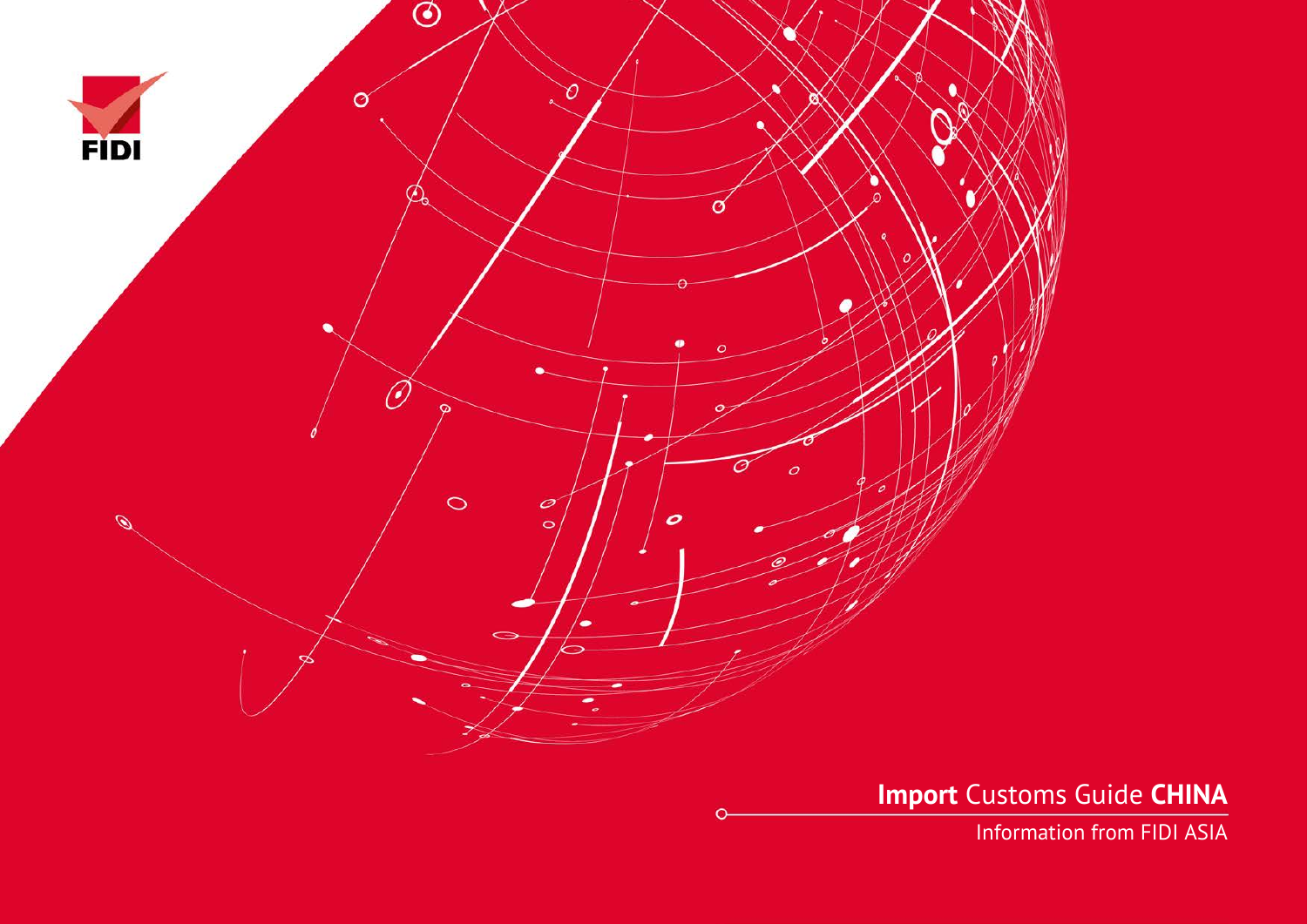# **Import Customs guide** CHINA

#### **The global quality standard for international moving.**

The FAIM label is your global assurance for a smooth, safe and comprehensive relocation process.





| <b>GOODS</b>                               | <b>DOCUMENTS REQUIRED</b>                                                                                                                                                                                                                                                                                                                                                                                                                                                                                                                                                                                                                                                                                                                                                                                                                                                                                                                                                                        | <b>CUSTOMS PRESCRIPTIONS</b>                                                                                                                                                                                                                                                                                                                                                                                                                                                                                                          | <b>REMARKS</b>                                                                                                                                                                                                                                                                                                                                                                                                                                                                                                                                                                                                                                                                                                                                                                                                                                                                                                                                                                                                                                                                                                                                                                              |
|--------------------------------------------|--------------------------------------------------------------------------------------------------------------------------------------------------------------------------------------------------------------------------------------------------------------------------------------------------------------------------------------------------------------------------------------------------------------------------------------------------------------------------------------------------------------------------------------------------------------------------------------------------------------------------------------------------------------------------------------------------------------------------------------------------------------------------------------------------------------------------------------------------------------------------------------------------------------------------------------------------------------------------------------------------|---------------------------------------------------------------------------------------------------------------------------------------------------------------------------------------------------------------------------------------------------------------------------------------------------------------------------------------------------------------------------------------------------------------------------------------------------------------------------------------------------------------------------------------|---------------------------------------------------------------------------------------------------------------------------------------------------------------------------------------------------------------------------------------------------------------------------------------------------------------------------------------------------------------------------------------------------------------------------------------------------------------------------------------------------------------------------------------------------------------------------------------------------------------------------------------------------------------------------------------------------------------------------------------------------------------------------------------------------------------------------------------------------------------------------------------------------------------------------------------------------------------------------------------------------------------------------------------------------------------------------------------------------------------------------------------------------------------------------------------------|
| Household Goods - Foreign Passport Holders | Import Permit ("Customs QR code") is<br>required for customs clearance.<br>Documents required for Import Permit are as<br>follows:<br>• Passport with Residence Permit (valid<br>period should be no less than 1 year).<br>• Work Permit (valid period should be no<br>less than 365 day).<br>Employment Approval Letter issuing by<br>the Foreign Expert Bureau (Required in<br>Beijing).<br>• Representative Card (required for foreign<br>representative office).<br>Application Form with client's signature<br>and company's chop.<br>• Inventory packing list and OBL/AWB for<br>all incoming shipments.<br>'Baggage Declaration Form' - Two copies<br>need to be completed identically and<br>handed to the Customs officials to get<br>stamped. The form returned to the<br>shipper should be forwarded to his<br>destination agent for clearance of his<br>goods.<br>For Taiwan, Hong Kong, Macau Resident<br>import into Shanghai / Guangzhou:<br>• For Taiwan Resident: Taibao Zheng, | • Any items containing pornographic and<br>subversive material will be confiscated and<br>a fine may be levied on the owner.<br>Asian/Chinese antiques must be indicated on<br>the inventory with a separate demand to<br>local Customs to register them for re-<br>export. There is no guarantee that such<br>items will be allowed out of the country.<br>Importation of Asian/Chinese antiques into<br>China is not recommended.<br>• Fax machines, photocopy machines are NOT<br>ALLOWED in personal shipments (For<br>Shanghai). | • To obtain the Baggage Declaration Form<br>with customs chop, exit should be through<br>the Red Channel<br>Application for Work Permit and the Chinese<br>Residency Permit are issued within approx.<br>3-4 weeks after arrival to China with Z visa.<br>After issuance of the Residency Permit, the<br>expatriate through the destination agent<br>applies for import permit of his/her personal<br>effects/household goods to the local<br>Customs Bureau.<br>Anything listed and approved in the<br>application may be imported within the next<br>6 months only.<br>All shipments are subject to inspection by<br>local Customs.<br>All electrical items must be clearly indicated<br>on the inventory with its model, serial<br>number & size (if applicable).<br>All video tapes/CD must be clearly indicated<br>on the inventory (exact quantity). Such items<br>may be subject to an estimated 2-3 weeks<br>inspection by Customs Bureau (For<br>Shanghai).<br>This category applies to expatriates<br>employed by and working for foreign<br>representative office, joint venture, or<br>wholly owned company REGISTERED in the<br>city where they will reside in China that will |

#### **FIDI Import** Customs Guide CHINA

of this publication. It is recommended to verify this information with a FIDI Affiliate prior to shipping. This document is produced based on the information supplied at the mentioned date.

All rights reserved. This publication may not be reproduced in any form without the permission of the FIDI Global Alliance. The FIDI Global Alliance cannot take responsibility for the contents

**Last updated 30 October 2020** 2 / 16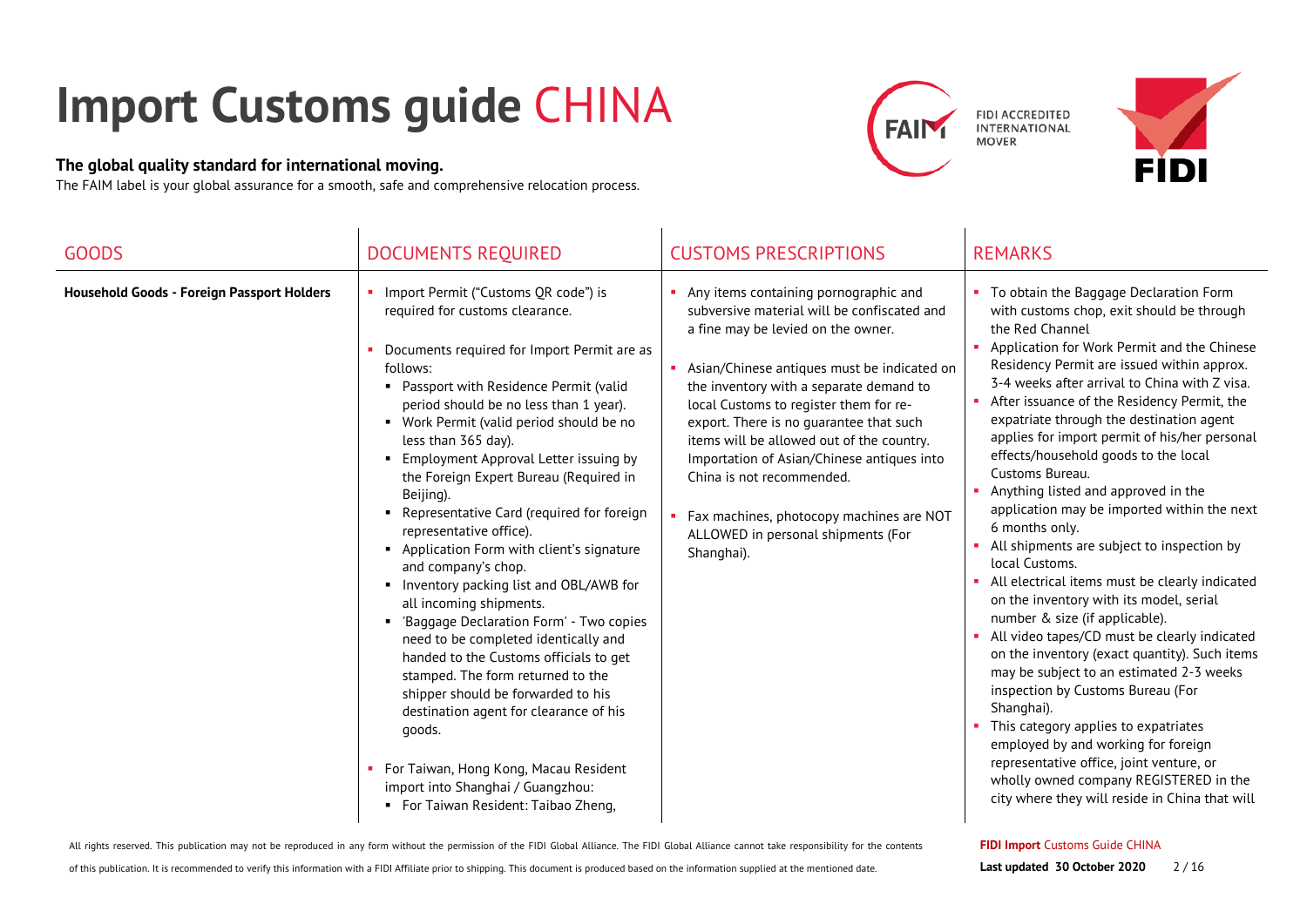| <b>GOODS</b>                                | <b>DOCUMENTS REQUIRED</b>                                                                                                                                                                                                                                                                                                                                                                                                                                                          | <b>CUSTOMS PRESCRIPTIONS</b>                                     | <b>REMARKS</b>                                                                                                                                                                                                                                                                                                                                                                                                                                                                                                                                                                                                                                                                                                                                                                                                                                                                                                                                                                                                                                                                                                                                                                                                                                                     |
|---------------------------------------------|------------------------------------------------------------------------------------------------------------------------------------------------------------------------------------------------------------------------------------------------------------------------------------------------------------------------------------------------------------------------------------------------------------------------------------------------------------------------------------|------------------------------------------------------------------|--------------------------------------------------------------------------------------------------------------------------------------------------------------------------------------------------------------------------------------------------------------------------------------------------------------------------------------------------------------------------------------------------------------------------------------------------------------------------------------------------------------------------------------------------------------------------------------------------------------------------------------------------------------------------------------------------------------------------------------------------------------------------------------------------------------------------------------------------------------------------------------------------------------------------------------------------------------------------------------------------------------------------------------------------------------------------------------------------------------------------------------------------------------------------------------------------------------------------------------------------------------------|
|                                             | Residence Permit (Ju Zhu Zheng) are<br>requested.<br>• For Hong Kong / Macau Resident: ID<br>Card, Tong Xing Zheng, Residence Permit<br>(Ju Zhu Zheng) are requested.<br>• For Taiwan, Hong Kong, Macau Resident<br>import into Beijing;<br>• The Tong Xing Zheng and Residence<br>Permit (Ju Zhu Zheng) valid for 365 days<br>are requested for Taiwan, Hong Kong and<br>Macau Resident. If shipper cannot get the<br>Ju Zhu Zheng, the shipment cannot be<br>cleared in Beijing. |                                                                  | be resident in China for at least 12 months.<br>• Note that customs officers are given broad<br>discretion, and actual procedures may vary<br>from city to city.<br>For Shanghai, the first inbound sea shipment<br>is treated as duty free. This regulation is<br>based on "reasonable quantities" (i.e. one TV<br>per family member, 26 golf clubs for a<br>whole family, etc).<br>For Beijing, the first inbound sea shipment,<br>any item which unite price is assessed to be<br>valued at CNY 5,000 or above will be<br>dutiable. This regulation is based on<br>"reasonable quantities" (i.e. one TV per<br>family member, 28 golf clubs for a whole<br>family, etc).<br>Second shipment to China (whatever Air or<br>Sea shipment) even though a few years later<br>is 100% dutiable. Please contact your agent<br>for current advice.<br>The 'Baggage Declaration Form' is required<br>by some cities only. For more details, please<br>check with your agents in the area.<br>• General remark regarding Inbound Air<br>shipments:<br>• We discourage the inclusion of foodstuff,<br>wine/alcohol (strictly prohibited),<br>cosmetics, health products and toiletries.<br>• Please do contact your destination agent<br>for specific and further details. |
| <b>Household Goods - Returning citizens</b> | Original passport showing a stay of at least<br>one year abroad.                                                                                                                                                                                                                                                                                                                                                                                                                   | Original passport showing a stay of at least<br>one year abroad. | Shanghai: Effective August 1, 2015 Shanghai<br>Customs is again applying an existing rule<br>for returning Chinese citizens.<br>• Upon the arrival of a returning Chinese<br>national at the Shanghai airport, they will<br>be required to declare the value of their<br>accompanying flight luggage at the same                                                                                                                                                                                                                                                                                                                                                                                                                                                                                                                                                                                                                                                                                                                                                                                                                                                                                                                                                   |

of this publication. It is recommended to verify this information with a FIDI Affiliate prior to shipping. This document is produced based on the information supplied at the mentioned date.

#### **FIDI Import** Customs Guide CHINA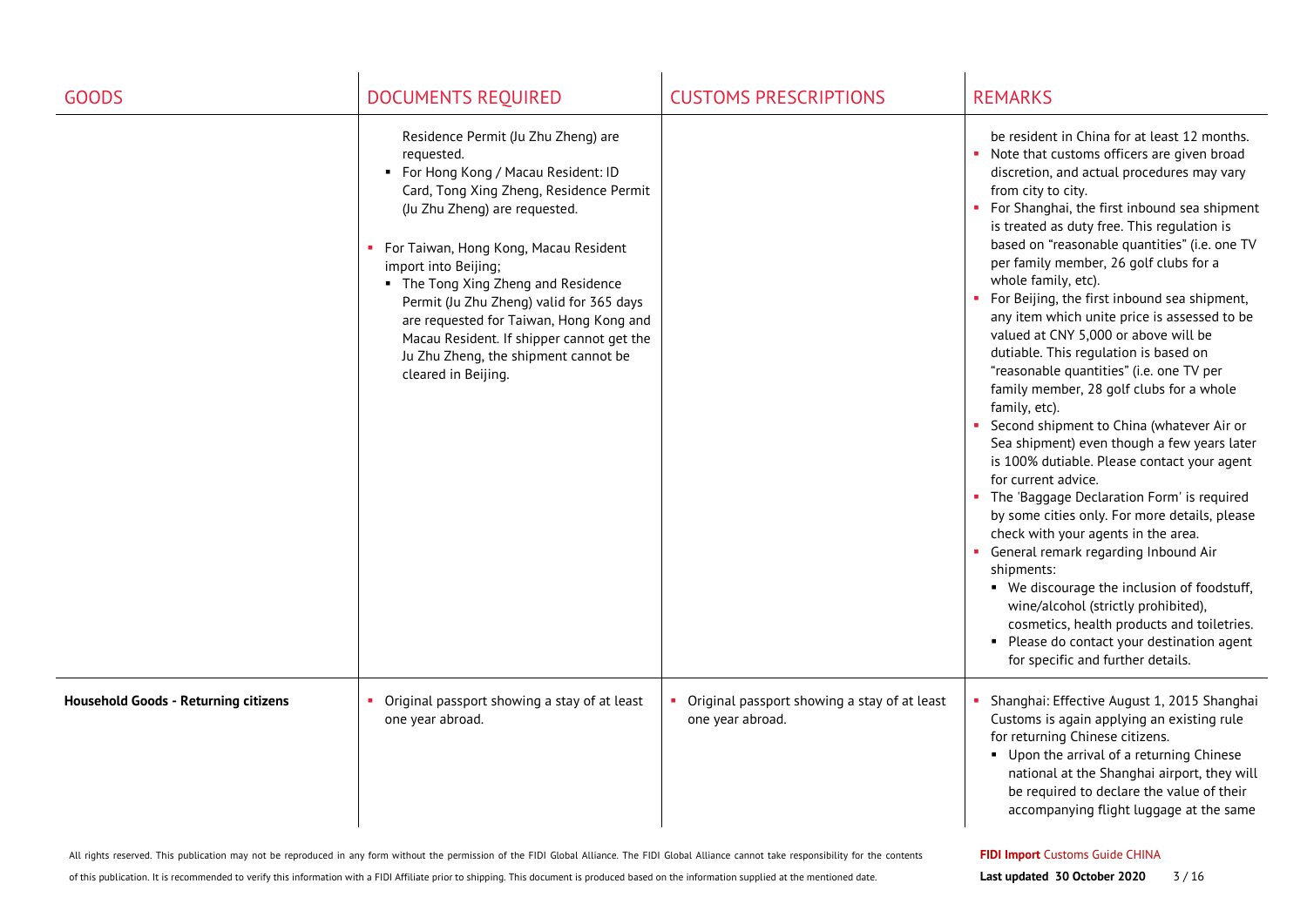| <b>GOODS</b> | <b>DOCUMENTS REQUIRED</b> | <b>CUSTOMS PRESCRIPTIONS</b> | <b>REMARKS</b>                                                                                                                                                                                                                                                                                                                                                                                                                                                                                                                                                                                                                                                                                                                                                                                                                                                                                                                                                                                                                                                                                                                                                                                                                                                                                                                                                                                                                                           |
|--------------|---------------------------|------------------------------|----------------------------------------------------------------------------------------------------------------------------------------------------------------------------------------------------------------------------------------------------------------------------------------------------------------------------------------------------------------------------------------------------------------------------------------------------------------------------------------------------------------------------------------------------------------------------------------------------------------------------------------------------------------------------------------------------------------------------------------------------------------------------------------------------------------------------------------------------------------------------------------------------------------------------------------------------------------------------------------------------------------------------------------------------------------------------------------------------------------------------------------------------------------------------------------------------------------------------------------------------------------------------------------------------------------------------------------------------------------------------------------------------------------------------------------------------------|
|              |                           |                              | time as collecting the Baggage<br>Declaration Form.<br>It is therefore important to remind the<br>client of this when giving advice on<br>what will happen in Shanghai.<br>" The amount declared for the luggage<br>will be deducted from the shipper's<br>duty-free allowance of RMB 5,000.00.<br>If the shipper declares more than RMB<br>5,000.00 for his luggage, it will be<br>subject to tax & duty and will be<br>required to be paid at the time of entry<br>at the airport.<br>• During the clearance of the household<br>goods shipment, the duty-free amount<br>(e.g. RMB 5,000.00 minus declared<br>luggage) will be assessed for tax and<br>duty.<br>Beijing: If the shipper's passport was not<br>issued in Beijing or the shipper was not born<br>in Beijing, Customs will request shipper to<br>provide company letter to prove the work<br>place is Beijing or lease contract for the<br>apartment in Beijing which is valid for one<br>year.<br>• The shipment has to be imported whining<br>6 months after shipper's returning /<br>arriving to Beijing.<br>• If shipper has frequent trips in the past<br>years, especially there was any entry<br>record is less than 15 days compared with<br>the former one, the shipment cannot be<br>cleared at both Tianjin and Beijing<br>Customs. For example: The entry record is<br>May 31, 2018 and the former one is May<br>20, 2018. The shipment has to be cleared<br>via other ports. |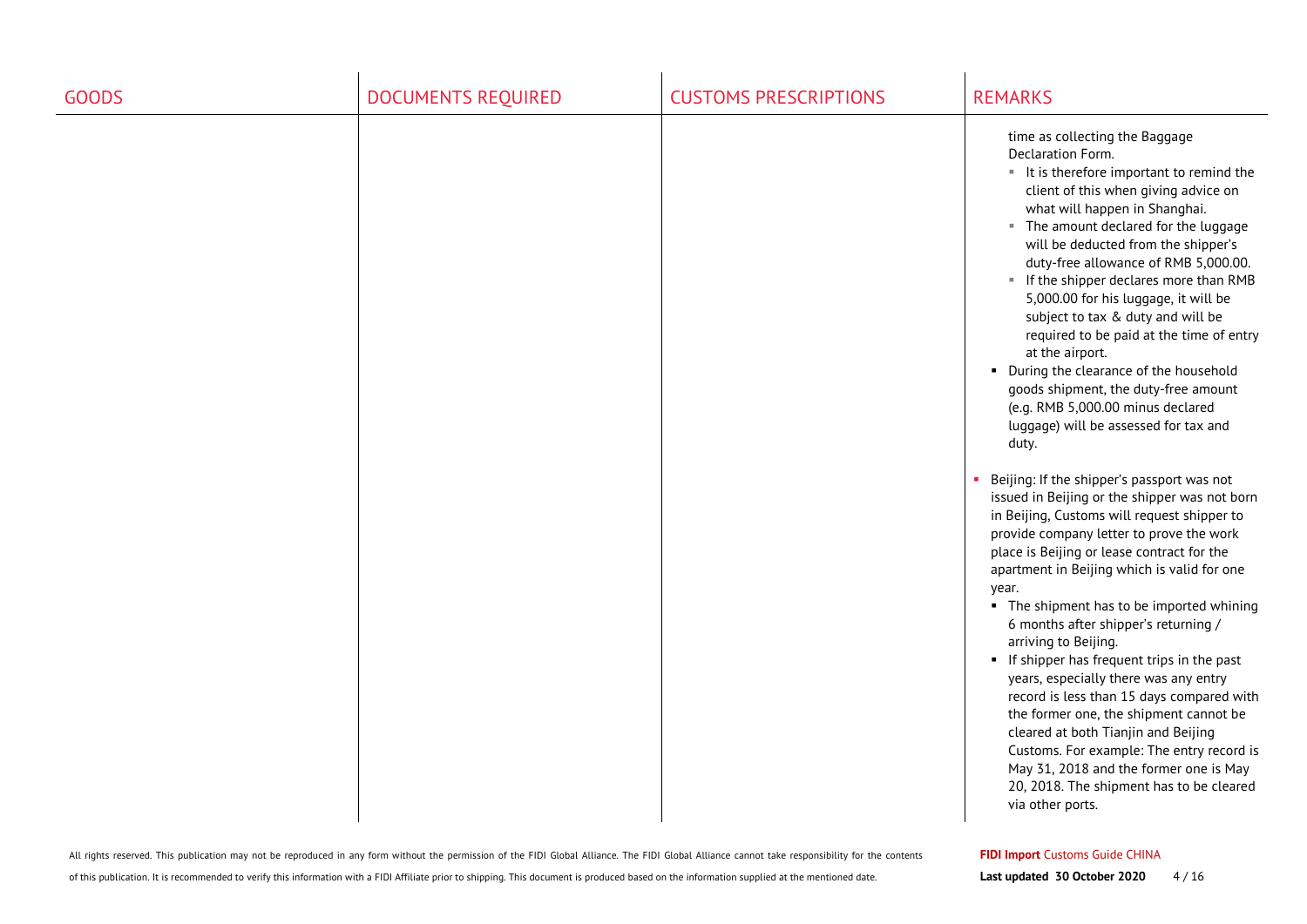| <b>GOODS</b>                               | <b>DOCUMENTS REQUIRED</b>                                                                                                                                                                                                                                                                                                                                                                                                                                                  | <b>CUSTOMS PRESCRIPTIONS</b>                                                                                                                                                                                                                                                                                                                                                                                                                                                                          | <b>REMARKS</b>                                                                                                                                                                                                                                                                          |
|--------------------------------------------|----------------------------------------------------------------------------------------------------------------------------------------------------------------------------------------------------------------------------------------------------------------------------------------------------------------------------------------------------------------------------------------------------------------------------------------------------------------------------|-------------------------------------------------------------------------------------------------------------------------------------------------------------------------------------------------------------------------------------------------------------------------------------------------------------------------------------------------------------------------------------------------------------------------------------------------------------------------------------------------------|-----------------------------------------------------------------------------------------------------------------------------------------------------------------------------------------------------------------------------------------------------------------------------------------|
|                                            |                                                                                                                                                                                                                                                                                                                                                                                                                                                                            |                                                                                                                                                                                                                                                                                                                                                                                                                                                                                                       | Any item which unit price is assessed to<br>be CNY 1,000 or above will be dutiable.<br>Books (10 pcs duty free, max quantity<br>200 books for 20'), CD/DVDs (20 pcs duty<br>free, max quantity 400 pcs for 20'), golf<br>clubs (15 clubs free, max quantity for<br>import is 28 clubs). |
| Removal goods - Employees from News Agency | • Import Permit is required for customs<br>clearance.<br>• Documents required for Import Permit is as<br>follows:<br>• Passport with Residence Permit.<br>• Journalist Card.<br>• News Agency Certificate.<br>• Customs Registration Book.<br>• Customs Application Form with client's<br>signature and News Agency chop<br>• Inventory packing list and OBL/AWB for<br>all incoming shipments<br>• Original delivery order for sea and copy<br>of arrival notice for air. | Customs regulation is the same as for<br>foreign enterprise expatriate.                                                                                                                                                                                                                                                                                                                                                                                                                               |                                                                                                                                                                                                                                                                                         |
| Removal goods - Diplomatic Personnel       | Import Permit is required for customs<br>clearance and has to be applied by the<br>Embassy.<br>Documents required for Import Permit is as<br>follows:<br>• Diplomatic Card<br>• Passport<br>• Original AW B/or OBL with embassy's<br>chop (Consignee is Embassy)<br>• Shipment arrival notice from local<br>shipping agent (both for sea and air<br>shipment)<br>• Inventory packing list with embassy's<br>chop<br>• Application form with authorized                     | Normally no customs inspection on<br>diplomatic shipment.<br>No duty on diplomatic shipment.<br>Quarantine inspections are more common<br>depending on content of the shipment.<br>Vehicles for diplomats will undergo<br>quarantine check.<br>Diplomats are restricted to one motor<br>vehicle per diplomatic card.<br>Diplomats may import alcohol duty free and<br>should consult with their diplomatic mission<br>beforehand for any restrictions that may<br>apply (see 'Alcohol section below). | Note that though customs inspection almost<br>never happens, they actually can. Customs<br>has to be authorized by the Ministry of<br>Foreign Affairs that needs to have notified<br>the concerned diplomatic mission and<br>obtained their approval.                                   |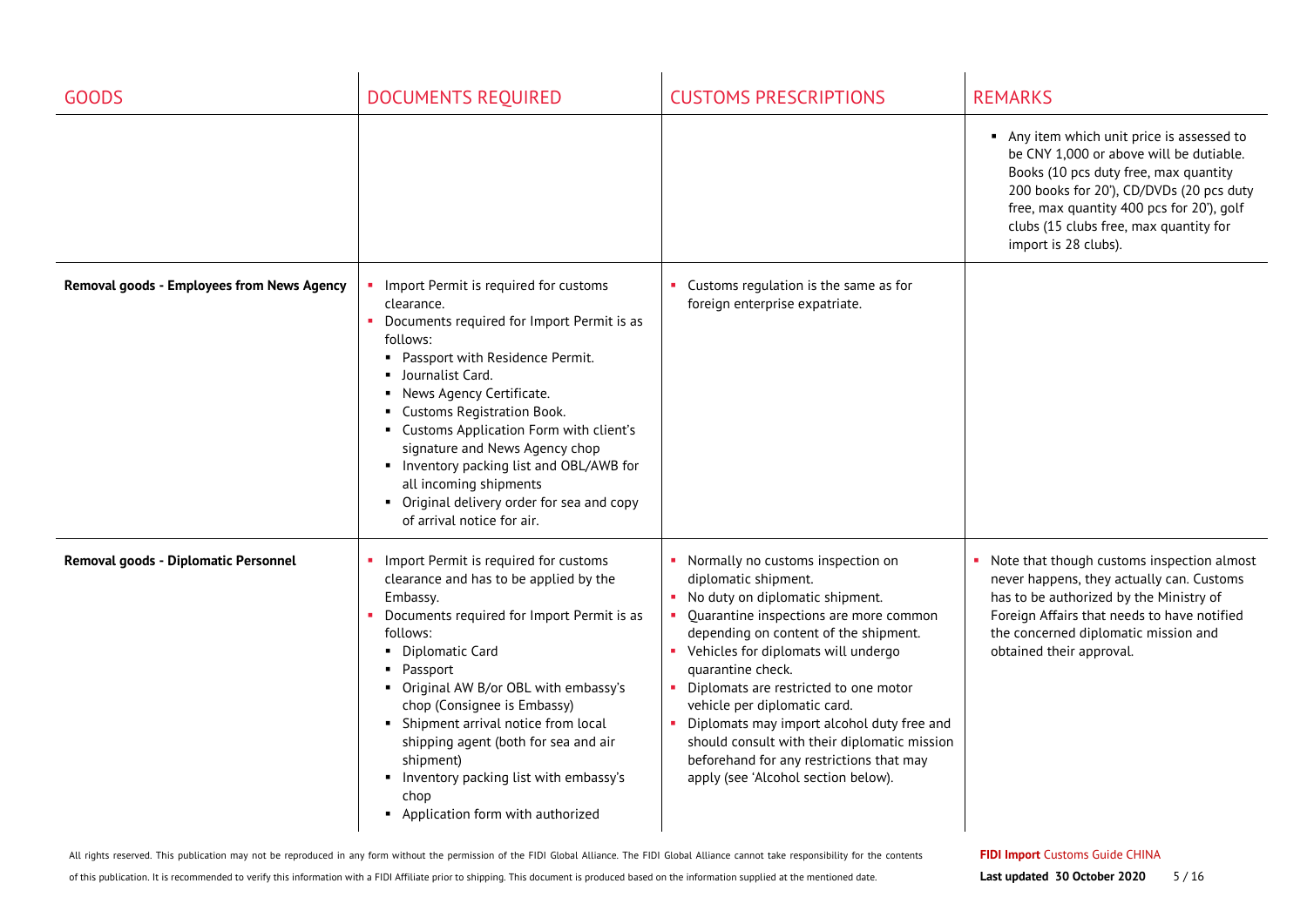| <b>GOODS</b> | <b>DOCUMENTS REQUIRED</b>                     | <b>CUSTOMS PRESCRIPTIONS</b> | <b>REMARKS</b>                                                                                                                                                                                                                                                                                                                                                                                                                                                                                                                                                                                                                                                                                                                                                                                                                                                                                                                                                                                                                                                                                                                                                                                                                                                                                                                                |
|--------------|-----------------------------------------------|------------------------------|-----------------------------------------------------------------------------------------------------------------------------------------------------------------------------------------------------------------------------------------------------------------------------------------------------------------------------------------------------------------------------------------------------------------------------------------------------------------------------------------------------------------------------------------------------------------------------------------------------------------------------------------------------------------------------------------------------------------------------------------------------------------------------------------------------------------------------------------------------------------------------------------------------------------------------------------------------------------------------------------------------------------------------------------------------------------------------------------------------------------------------------------------------------------------------------------------------------------------------------------------------------------------------------------------------------------------------------------------|
|              | signature from Embassy and embassy's<br>chop. |                              |                                                                                                                                                                                                                                                                                                                                                                                                                                                                                                                                                                                                                                                                                                                                                                                                                                                                                                                                                                                                                                                                                                                                                                                                                                                                                                                                               |
| <b>Visas</b> |                                               |                              | • It is recommended to ask shippers to opt for<br>multi-years visa.<br>• Applicable in Shanghai as from 22 July 2016:<br>• Shanghai Foreign Investment Commercial<br>Bureau (SFICB) requires pre-assessment<br>of the Chinese Visa Invitation Letter<br>application documents before issuance of<br>official Invitation Letter for foreign<br>applicants.<br>• This Invitation Letter is for purposes of<br>the entry Z-visa, M-visa and F-visa<br>application at the Chinese Embassies /<br>Consulates abroad.<br>• Total processing time for the Chinese Visa<br>Invitation Letter: 5 working days.<br>• China continues to have restrictions on<br>issuing Multiple Journey/Entry Visas to all<br>foreigners.<br>• The maximum duration of stay for<br>business visa holders and for tourist visa<br>holders will be determined by the<br>Chinese consulate overseas as to whether<br>the visa will be issued for 30, 60 or 90<br>days respectively.<br>• Starting Nov 1, 2016, Shanghai and a few<br>other places spearheaded a pilot program<br>(point-based system) to roll out the unified<br>work permit.<br>" This has been rolled out nationwide on<br>April 1, 2017 and means there are no<br>longer people classified as expert. Even<br>these will have a work permit and it will<br>streamline both immigration and<br>customs. |
|              |                                               |                              | • The main goal of this reform is to ensure                                                                                                                                                                                                                                                                                                                                                                                                                                                                                                                                                                                                                                                                                                                                                                                                                                                                                                                                                                                                                                                                                                                                                                                                                                                                                                   |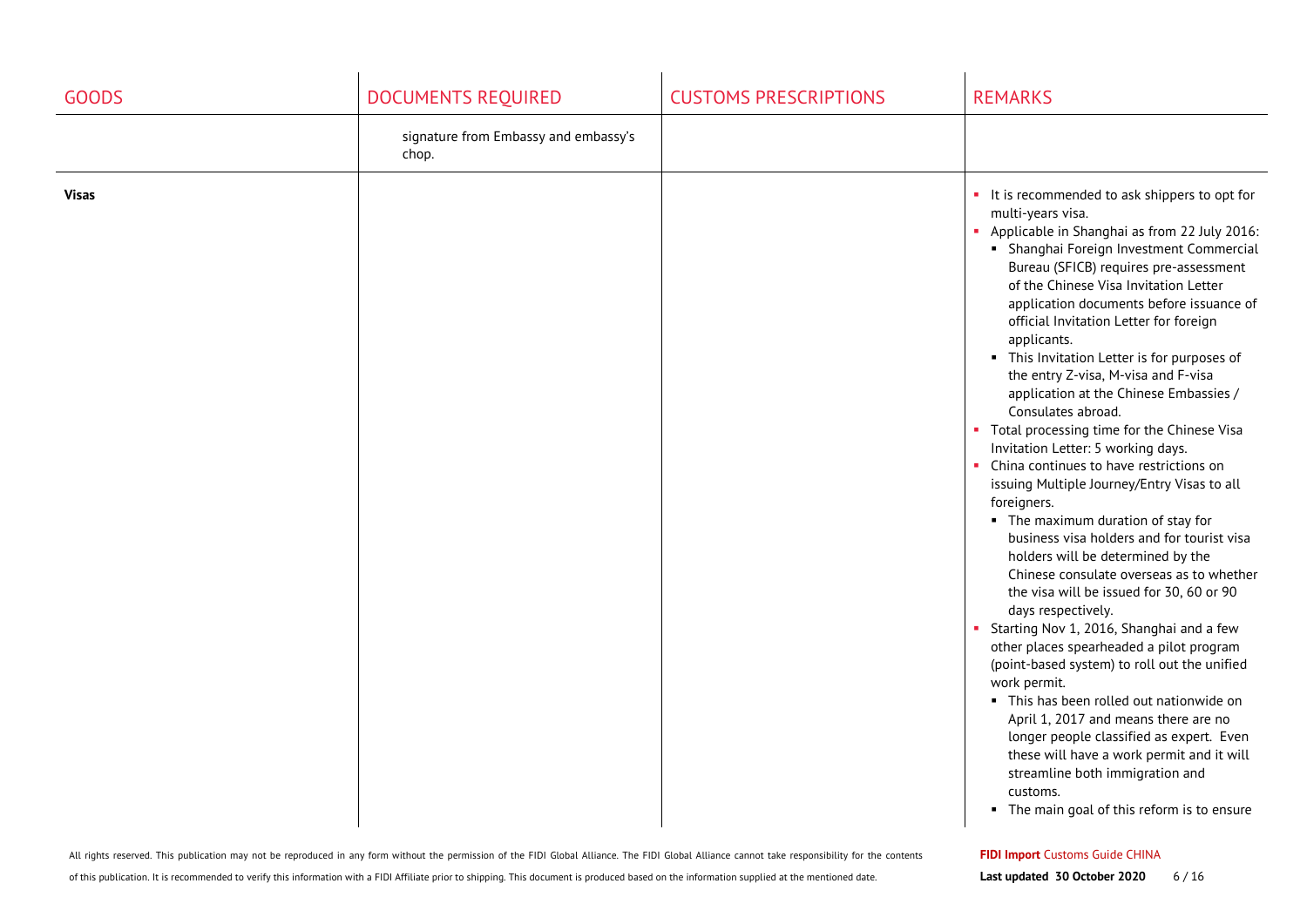| <b>GOODS</b> | <b>DOCUMENTS REQUIRED</b>                                                                                                                                                                                                                                                                | <b>CUSTOMS PRESCRIPTIONS</b>                                                                                                                                                                                                                                                                                                                                                                                                                                                                                                                                                                                       | <b>REMARKS</b>                                                                                                                                                                                                                                                                                                                                                                                                                                                                                                                                                                                                                                                                                                                                                                                                                                                   |
|--------------|------------------------------------------------------------------------------------------------------------------------------------------------------------------------------------------------------------------------------------------------------------------------------------------|--------------------------------------------------------------------------------------------------------------------------------------------------------------------------------------------------------------------------------------------------------------------------------------------------------------------------------------------------------------------------------------------------------------------------------------------------------------------------------------------------------------------------------------------------------------------------------------------------------------------|------------------------------------------------------------------------------------------------------------------------------------------------------------------------------------------------------------------------------------------------------------------------------------------------------------------------------------------------------------------------------------------------------------------------------------------------------------------------------------------------------------------------------------------------------------------------------------------------------------------------------------------------------------------------------------------------------------------------------------------------------------------------------------------------------------------------------------------------------------------|
|              |                                                                                                                                                                                                                                                                                          |                                                                                                                                                                                                                                                                                                                                                                                                                                                                                                                                                                                                                    | that all provinces handle immigration<br>cases in a similar manner and that for<br>those qualified applicants, the process be<br>standardized and streamlined.<br>• For Guangzhou: invitation Letter" should<br>be applied at The Bureau of Foreign<br>Trading and Economic Corporation of<br>Guangzhou Municipality, if the inviting<br>company is a Municipal enterprise;<br>'Invitation Letter' should be applied at<br>Department of Foreign Trade and<br>Economic Corporation of Guangdong<br>Province, if the inviting company is a<br>Provincial enterprise.<br>• There should be little impact to the<br>overall application and immigration<br>process however there is expected to be<br>an additional application processing fee<br>of approximately RMB 1,000 for the later.<br>• Other cities in Guangdong Province do<br>not have such regulation. |
| <b>Books</b> | Documentation to support the appeal to<br>customs:<br>• Original Passport with entry exit stamps<br>indicating at least one-year residence<br>overseas.<br>• Original completed Baggage Declaration<br>Form and stamped by customs upon entry<br>(This is a MUST for returning Chinese). | For Returning Chinese imported to<br>Shanghai:<br>Anything over 10 books will be dutiable,<br>and an explanation letter is required.<br>• The explanation letter needs to be as<br>detailed as possible, stating where the<br>books where purchased (China or abroad),<br>how many books, what titles and the<br>value of the books. If books are related to<br>work / study. Novels and entertaining<br>literature would cause problems.<br>• Should not be more than 50 books.<br>For Returning Chinese Imported to Beijing:<br>Anything over 10 books will be dutiable.<br>• Should not be more than 1/3 of the | In some cities, there is quantity limitation on<br>the books importation to China for Foreign<br>Passport holders as well, please check with<br>your destination agent for further<br>information.                                                                                                                                                                                                                                                                                                                                                                                                                                                                                                                                                                                                                                                               |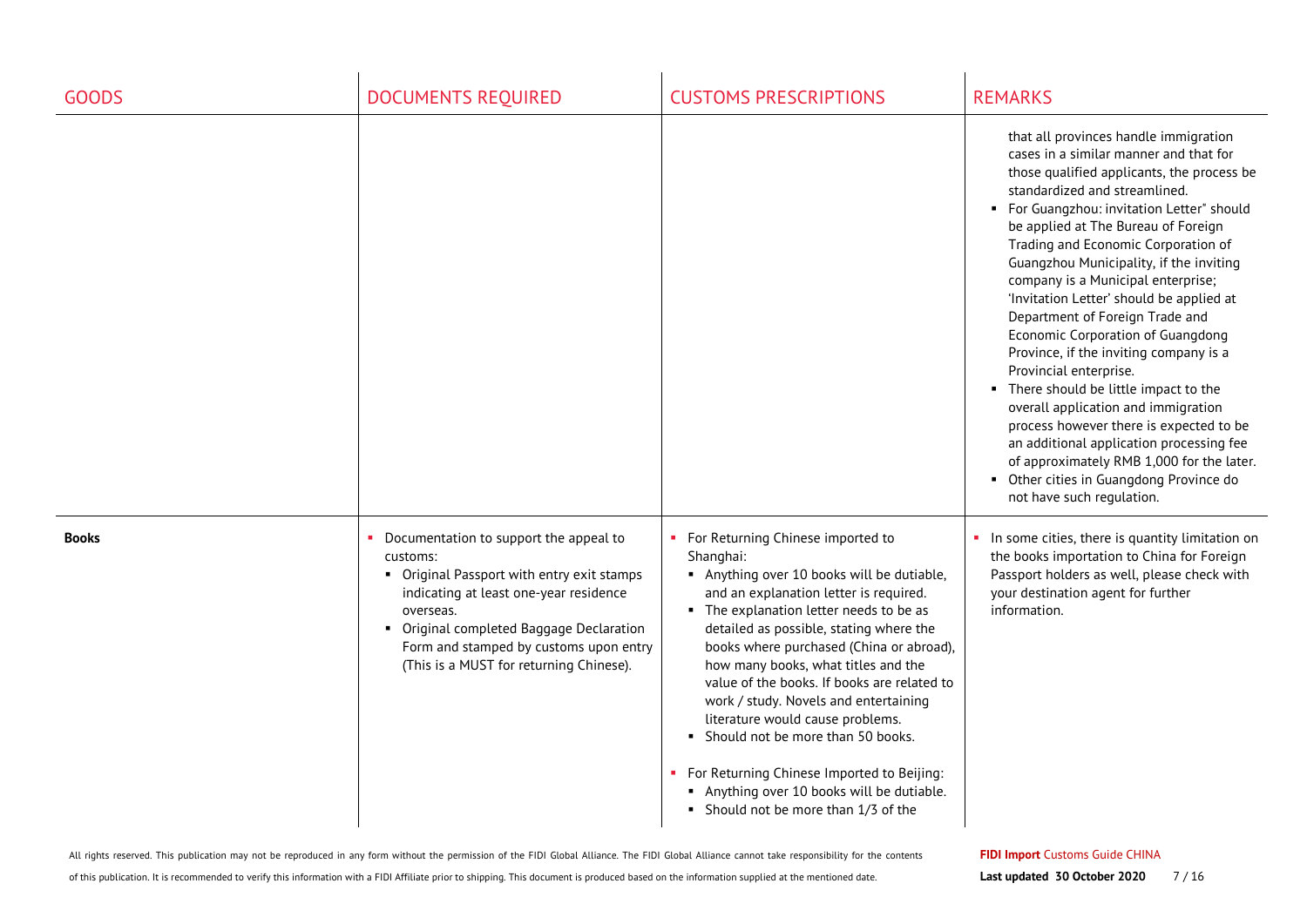| <b>GOODS</b>     | <b>DOCUMENTS REQUIRED</b>                                                                                                                                    | <b>CUSTOMS PRESCRIPTIONS</b>                                                                                                                                                                                                                                                                                                                                                                               | <b>REMARKS</b>                                                                                                                                                                                             |
|------------------|--------------------------------------------------------------------------------------------------------------------------------------------------------------|------------------------------------------------------------------------------------------------------------------------------------------------------------------------------------------------------------------------------------------------------------------------------------------------------------------------------------------------------------------------------------------------------------|------------------------------------------------------------------------------------------------------------------------------------------------------------------------------------------------------------|
|                  |                                                                                                                                                              | whole shipment (max 400 books).                                                                                                                                                                                                                                                                                                                                                                            |                                                                                                                                                                                                            |
| <b>CD-DVD</b>    | Business License (Copy with Company Chop).<br>Employment Letter from the company<br>Explanation Letter needs to be handwritten<br>in Chinese by the shipper. | For Returning Chinese imported to<br>Shanghai:<br>Anything over 20 pcs will be dutiable.<br>Explanation letter has to be issued,<br>stating on where the discs were<br>purchased and what titles.<br>• Should not be more than 100 pcs.<br>• For Returning Chinese imported to Beijing:<br>Anything over 20 pcs will be dutiable.<br>• Should not be more than 1/3 of the<br>whole shipment (max 400 pcs). | • In some cities, there is quantity limitation on<br>the CD/DVDs importation to China for<br>Foreign Passport Holder as well.<br>Please check with your destination agent for<br>٠<br>further information. |
| <b>Furniture</b> |                                                                                                                                                              | Ban on import on furniture for returning<br>Chinese.                                                                                                                                                                                                                                                                                                                                                       | • Import can be tried with explanation letter;<br>special approval needs to be obtained from<br>Senior Customs official.                                                                                   |
| Piano            |                                                                                                                                                              | Grand pianos cannot be imported to<br>Shanghai any more unless client is a<br>musician or music teacher in professional<br>conservatory of music.<br>Grand pianos can be imported to Beijing, but<br>need to get approval from the Customs<br>before shipping out.                                                                                                                                         | Please request information before<br>dispatching shipments.                                                                                                                                                |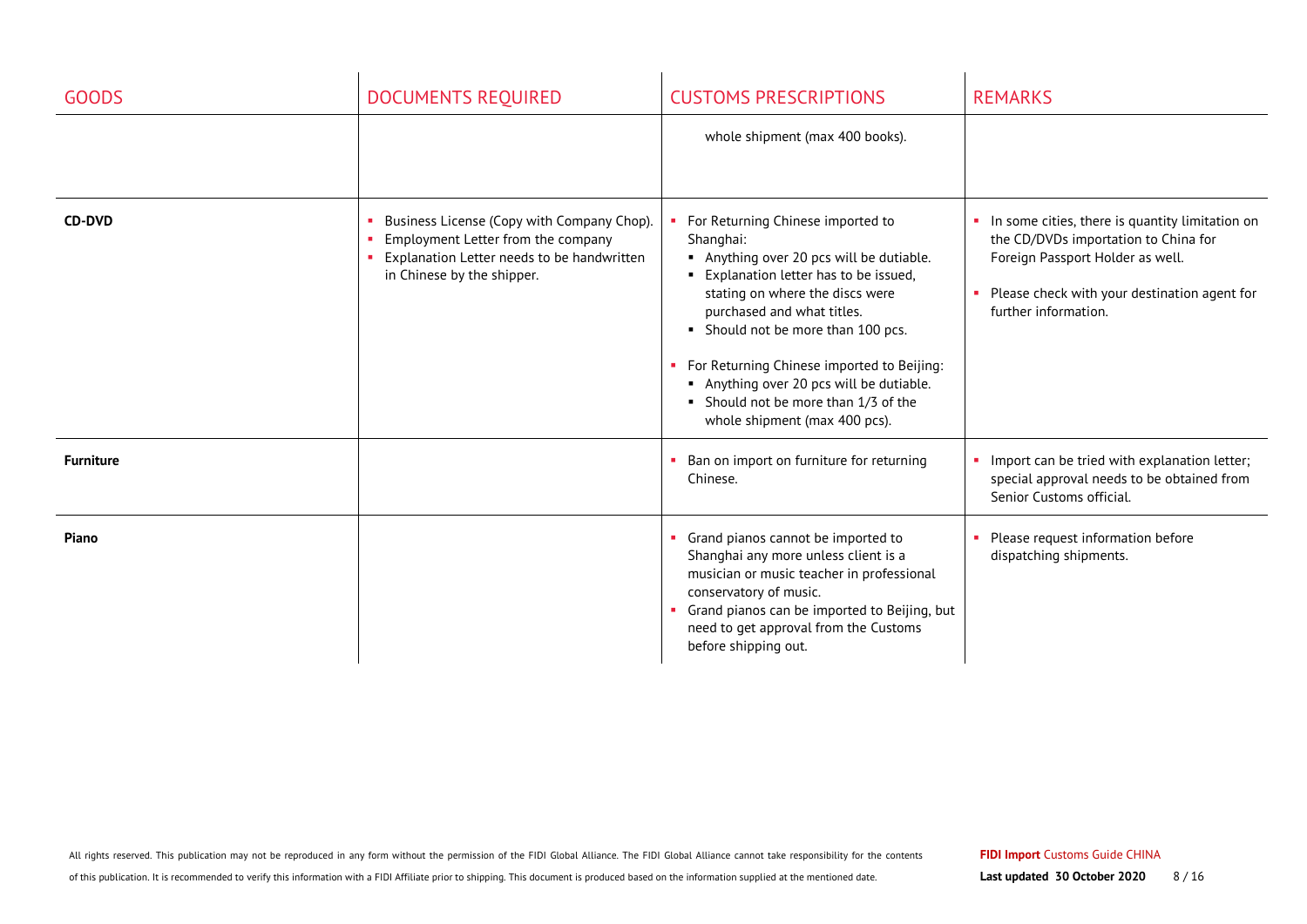| <b>GOODS</b>              | <b>DOCUMENTS REQUIRED</b>                                                                                                                                                                                                                                                                                                                                                                                                                  | <b>CUSTOMS PRESCRIPTIONS</b>                                                                                                                                                                                                                                                                                                                                                                                                                                                             | <b>REMARKS</b>                                                                                                                                                                                                                                                                                                                                                                                                                                                                                                                                                                                                         |
|---------------------------|--------------------------------------------------------------------------------------------------------------------------------------------------------------------------------------------------------------------------------------------------------------------------------------------------------------------------------------------------------------------------------------------------------------------------------------------|------------------------------------------------------------------------------------------------------------------------------------------------------------------------------------------------------------------------------------------------------------------------------------------------------------------------------------------------------------------------------------------------------------------------------------------------------------------------------------------|------------------------------------------------------------------------------------------------------------------------------------------------------------------------------------------------------------------------------------------------------------------------------------------------------------------------------------------------------------------------------------------------------------------------------------------------------------------------------------------------------------------------------------------------------------------------------------------------------------------------|
| Office items              | • Import Permit is required for customs<br>clearance.<br>Documents required for Import Permit:<br>• Inventory packing list.<br>• Pro-forma invoice.<br>• Original AWB/OBL.<br>• Company Business License.<br>• Company Customs Registration book.<br>Application forms with company's chop.<br>Importing items list approved by customs<br>(applicable to J-V or wholly owned<br>company). (Please contact your agent<br>before dispatch). | • Office items are subject to be inspected and<br>dutiable.                                                                                                                                                                                                                                                                                                                                                                                                                              | Office items importation to China is<br>complicated due to the Quarantine<br>Regulation; please contact your agent<br>before dispatch.                                                                                                                                                                                                                                                                                                                                                                                                                                                                                 |
| <b>Cars and Mini-vans</b> | Import Permit is required for customs<br>clearance.                                                                                                                                                                                                                                                                                                                                                                                        | Effective January 01, 2008, any automobile<br>imported into China that was manufactured<br>prior to January 1, 2005 must comply with<br>Euro V standards and requires an<br>environmental and mechanical inspection.<br>Import restrictions are governed at the local<br>level.<br>Duty free for diplomats.<br>Only diplomat can import used cars.                                                                                                                                       | • Contact your agent for specific advice and<br>information.<br>• Non-Diplomatic Cars and Mini-vans<br>importation to China: not allowed. Please<br>contact your agent for more information.                                                                                                                                                                                                                                                                                                                                                                                                                           |
| Food                      |                                                                                                                                                                                                                                                                                                                                                                                                                                            | Must be dry goods in original/sealed<br>packaging, canned or vacuum packed but<br>not suggest to pack in Beijing import<br>shipment.<br>Cannot be fresh, dairy, eggs, honey,<br>unprocessed grains; seeds; nuts, live<br>plants/bulbs or any perishables (no live<br>animals or fresh milk).<br>Milk powder, chicken essence, beef or<br>chicken extract, meat products and/or meat<br>by-products are not allowed (this includes<br>all forms of pet food).<br>For Beijing: no alcohol. | Only a small quantity of acceptable<br>foodstuff for private consumption can be<br>sent within the following parameters, e.g.,<br>one small carton for an air shipment and<br>two-three small cartons for a sea shipment<br>(nothing by air to POE Chengdu &<br>Shanghai).<br>Food, essence or extract from eggs including<br>egg white, poultry and birds found in any of<br>the food items from the following 21<br>countries will be confiscated and destroyed.<br>• Quarantine Division may add more countries<br>to the list if there is a spread of the bird flu:<br>" 1. Cambodia, 2. Chile, 3. Greece, 4. Hong |

of this publication. It is recommended to verify this information with a FIDI Affiliate prior to shipping. This document is produced based on the information supplied at the mentioned date.

### **FIDI Import** Customs Guide CHINA

**Last updated 30 October 2020** 9/16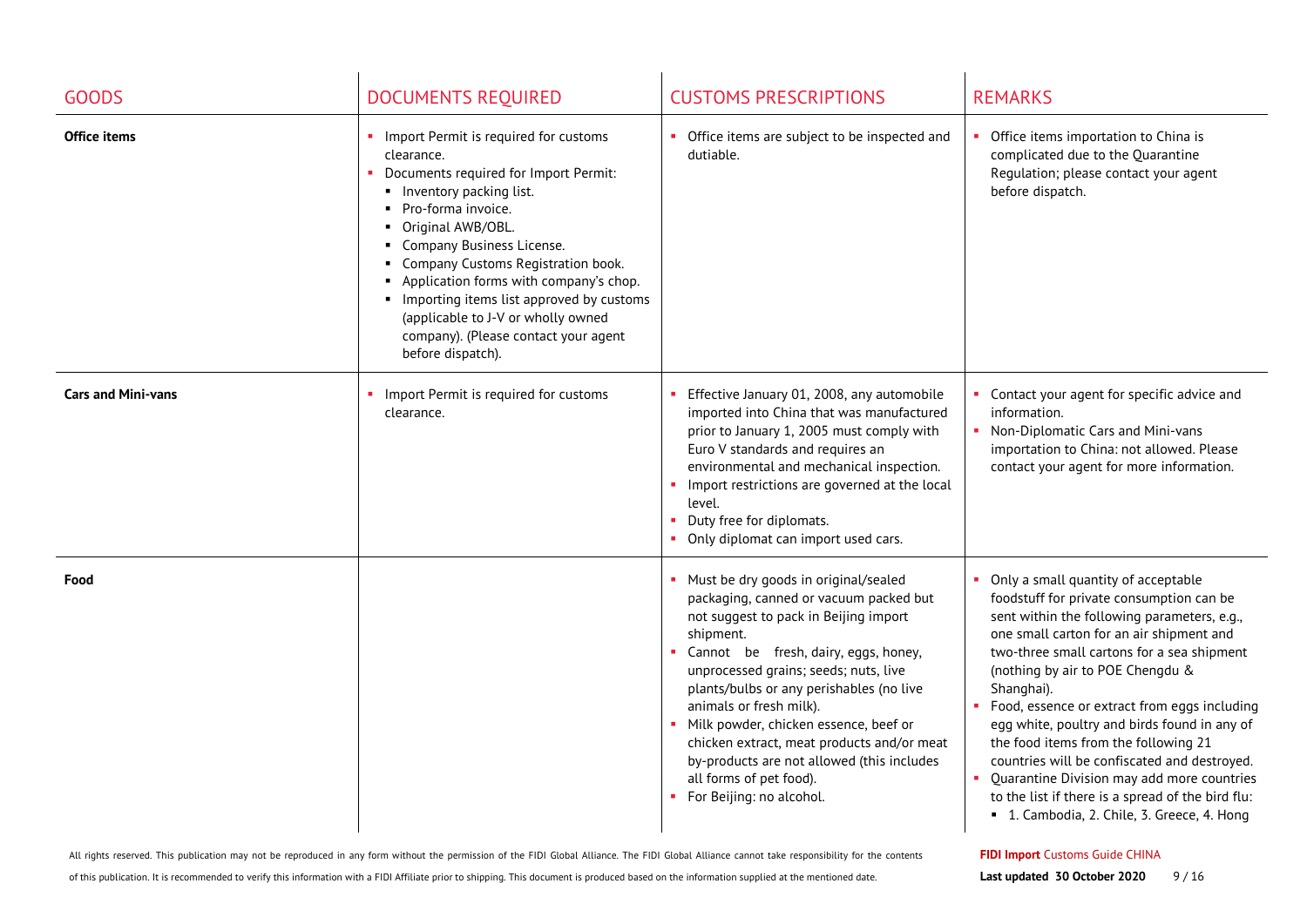| <b>GOODS</b> | <b>DOCUMENTS REQUIRED</b> | <b>CUSTOMS PRESCRIPTIONS</b> | <b>REMARKS</b>                                                                                                                                                                                                                                                                                                                                                                                                                                                                                                                                                                                                                                                                                                                                                                                                                                                                                                                                                                                                                                                                                                                                                                                                                                                                                                                                                                                                                    |
|--------------|---------------------------|------------------------------|-----------------------------------------------------------------------------------------------------------------------------------------------------------------------------------------------------------------------------------------------------------------------------------------------------------------------------------------------------------------------------------------------------------------------------------------------------------------------------------------------------------------------------------------------------------------------------------------------------------------------------------------------------------------------------------------------------------------------------------------------------------------------------------------------------------------------------------------------------------------------------------------------------------------------------------------------------------------------------------------------------------------------------------------------------------------------------------------------------------------------------------------------------------------------------------------------------------------------------------------------------------------------------------------------------------------------------------------------------------------------------------------------------------------------------------|
|              |                           |                              | Kong, 5. Indonesia, 6. Italy, 7. Japan, 8.<br>Kazakhstan, 9. Laos, 10. Malaysia, 11.<br>Mongolia, 12. Pakistan, 13. North Korea,<br>14. South Korea, 15. Romania, 16. Russia,<br>17. South Africa, 18. Thailand, 19. Turkey,<br>20. USA, 21. Vietnam.<br>• Shanghai Customs pulls all food items from<br>both Air and Sea shipments inbound to<br>China. While this is still not occurring on all<br>shipment to Shanghai, we recommend not<br>including food in Air or Sea shipments.<br>Other China locations: the inclusion of food<br>×.<br>items remains a case-by-case event for other<br>areas of China with respect to Air and Sea<br>shipments.<br>• Customs duties/taxes are currently based on<br>10% of the declared value (maybe USD0.70<br>per chargeable kilo at some airports) subject<br>to customs discretion.<br>• Customs reserve the right to levy higher<br>duties/taxes on what is deemed as<br>commercial quantities.<br>• Food items invite inspection by customs /<br>quarantine division and may delay the<br>clearance.<br>• Undesirable items will be confiscated /<br>destroyed without any explanation or<br>refund. Entire shipment may be placed into<br>quarantine inside the customs bonded<br>warehouse for an indefinite period.<br>Additional charges incurred for the<br>quarantine, trucking etc., may amount up to<br>USD500.00 depending on the period and the<br>size of the shipment. |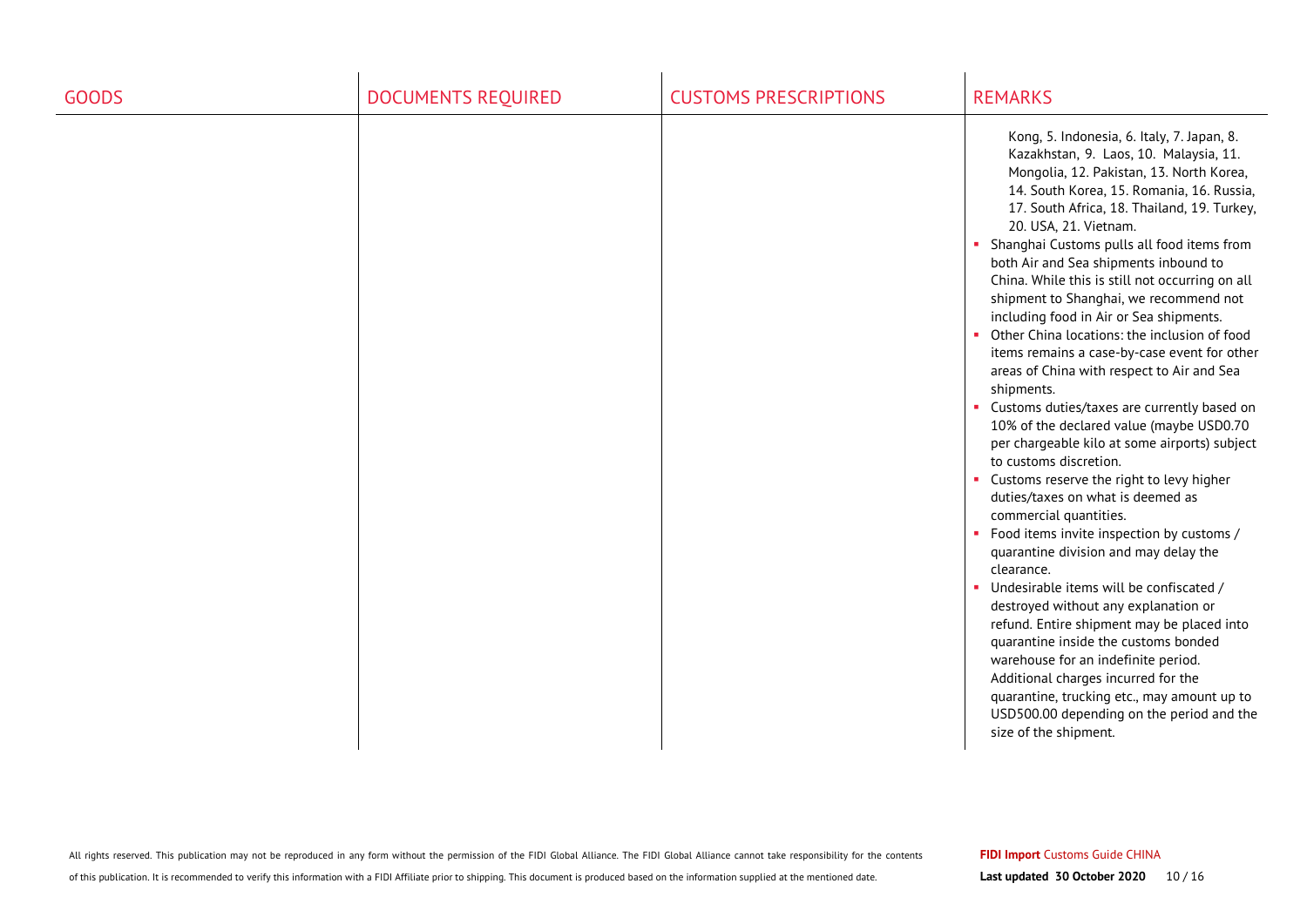| <b>GOODS</b>           | <b>DOCUMENTS REQUIRED</b>                                                                                                                                                              | <b>CUSTOMS PRESCRIPTIONS</b>                                                                                                                                                                                                                              | <b>REMARKS</b>                                                                                                                                                                                                                                                                                                                                                                                                                                                                                    |
|------------------------|----------------------------------------------------------------------------------------------------------------------------------------------------------------------------------------|-----------------------------------------------------------------------------------------------------------------------------------------------------------------------------------------------------------------------------------------------------------|---------------------------------------------------------------------------------------------------------------------------------------------------------------------------------------------------------------------------------------------------------------------------------------------------------------------------------------------------------------------------------------------------------------------------------------------------------------------------------------------------|
| <b>Forbidden Items</b> |                                                                                                                                                                                        | • Weapons.<br>• Imitation weapons.<br>• Ammunition.<br>• Drugs.<br>• Pornographic and politically subversive<br>material.                                                                                                                                 | • Import strictly forbidden.                                                                                                                                                                                                                                                                                                                                                                                                                                                                      |
| <b>Pets</b>            | Documents required are the same as<br>household goods if the pets are coming to<br>China by cargo.                                                                                     | Import restrictions are governed at the local<br>level.<br>• Only pet dog and pet cat are allowed to<br>import into China.                                                                                                                                | Check with our destination agent for specific<br>$\mathbf{r}$<br>advice and information.                                                                                                                                                                                                                                                                                                                                                                                                          |
| <b>Computers</b>       |                                                                                                                                                                                        |                                                                                                                                                                                                                                                           | PC's with encryption capabilities require<br>approval of software prior to importation.<br>Import of normal PC's and laptops with<br>$\mathbf{r}$<br>simple password software for e-mail,<br>windows, Microsoft outlook, etc. as part of a<br>HHG shipment would however not be a<br>problem.<br>Please contact your agent for more details.                                                                                                                                                      |
| <b>Alcohol</b>         | • Must be clearly marked on the packing list<br>as wine/alcohol.<br>Separate alcohol/wine list detailing the type<br>of alcohol, year of manufacture, alcohol<br>content and quantity. | Import restrictions are governed at the local<br>level and will vary from city to city.<br>Diplomats are allowed to import<br>alcohol/wine into China, with alcohol 12-<br>22% - 300 bottles/person/year; alcohol<br>above 22% - 100 bottles/person/year. | At present, only Shanghai and Nanjing allow<br>the importation of alcohol via sea<br>shipments. Import duties, alcohol strength<br>and quantity restrictions will also be<br>applicable, and will vary from city to city.<br>• This information may change with limited<br>notice, so please contact your destination<br>agent for specific advice and information.<br>• Alcohol importation into other cities in<br>China is strictly prohibited.<br>• Alcohol import to Shenzhen is prohibited. |
| <b>Dutiable Items</b>  |                                                                                                                                                                                        | • All electrical appliances, furniture, lighting<br>fixtures, foodstuffs, golf club, wine/alcohol<br>included in shipments of household &<br>personal effects are subject to import duty.                                                                 |                                                                                                                                                                                                                                                                                                                                                                                                                                                                                                   |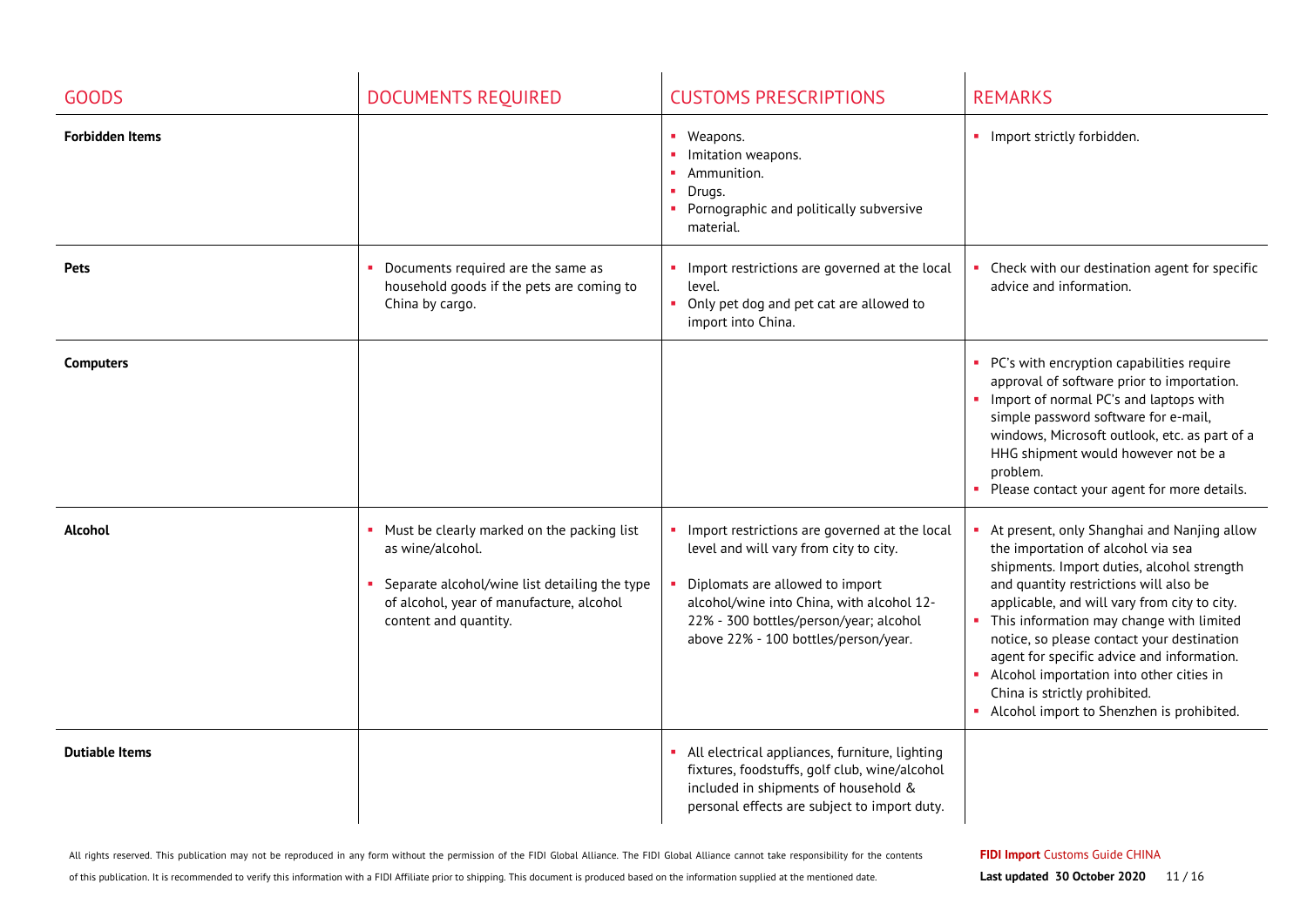| <b>GOODS</b>                     | <b>DOCUMENTS REQUIRED</b> | <b>CUSTOMS PRESCRIPTIONS</b>                                                                                                                                                                                                                                                                                                                                                                                                                                                                                                                                                                                                                                                                                                                                                                                                                                                                                                                                                                                                                                                                                                                                                                                                                                                                                                                                                                                                            | <b>REMARKS</b>                                                                                                                                                                                                                                                                                                                                                                                                                                                                                                                                                                                                                                                                  |
|----------------------------------|---------------------------|-----------------------------------------------------------------------------------------------------------------------------------------------------------------------------------------------------------------------------------------------------------------------------------------------------------------------------------------------------------------------------------------------------------------------------------------------------------------------------------------------------------------------------------------------------------------------------------------------------------------------------------------------------------------------------------------------------------------------------------------------------------------------------------------------------------------------------------------------------------------------------------------------------------------------------------------------------------------------------------------------------------------------------------------------------------------------------------------------------------------------------------------------------------------------------------------------------------------------------------------------------------------------------------------------------------------------------------------------------------------------------------------------------------------------------------------|---------------------------------------------------------------------------------------------------------------------------------------------------------------------------------------------------------------------------------------------------------------------------------------------------------------------------------------------------------------------------------------------------------------------------------------------------------------------------------------------------------------------------------------------------------------------------------------------------------------------------------------------------------------------------------|
| <b>Fumigation / Disinfection</b> |                           | Effective 5 August 2016, all shipments<br>leaving the USA to China (PRC) and South<br>Korea must be disinfected due to the risk of<br>the spread of the Zika virus.<br>Proof of disinfection must be provided at the<br>destination port. Disinfection can take<br>various physical or chemical forms including<br>fumigation, netting, traps, pest management<br>processes and spraying. For more<br>information: http://www.aqsiq.gov.cn/<br>• The General Administration of Quality<br>Supervision, Inspection and Quarantine of<br>the People China requires that wooden<br>packaging material imported into China be<br>either heat treated or fumigated with methyl<br>bromide and properly marked.<br>The new measure follows ISPM-15<br>(International standards for Phytosanitary<br>Measures Publication 15) Guidelines for<br>Regulating Wood Packaging Material in<br>International Trade (aka NIFM-15) to<br>standardise the treatment of wood packing<br>materials used for the transport of goods.<br>The wood packing material must be marked<br>in a visible location on each article, on at<br>least two opposite sides of the article with a<br>legible and permanent mark in black ink.<br>• Labels and adhesives are not allowed.<br>• The mark should be as follows:<br>XX - 000<br>YY<br>Where XX is the country code, ooo the producer<br>number, YY the treatment type, and AAA the<br>inspection agency logo. | • WPM exempt from this regulation includes:<br>• Manufactured wood materials such as<br>plywood, particleboard, oriented strand<br>board and fibreboard.<br>• WPM consisting entirely of wood pieces<br>less than 6mm thick in all and any<br>dimensions, including sawdust, wood-<br>wool and paring etc.<br>• If you have questions, please contact agents<br>in China or consult the ISPM publication 15<br>at:<br>https://www.ippc.int/servlet/CDSServlet?statu<br>s= NDozNTlyNSZjdG5faW 5mb192aW<br>V3X3NpemU 9Y3RuX2luZm9fdmlld19mdW<br>xsJjYqZW 4mMzM gKiYzNz1rb3M~<br>Please contact your destination agent to<br>×.<br>obtain more information on the<br>requirements. |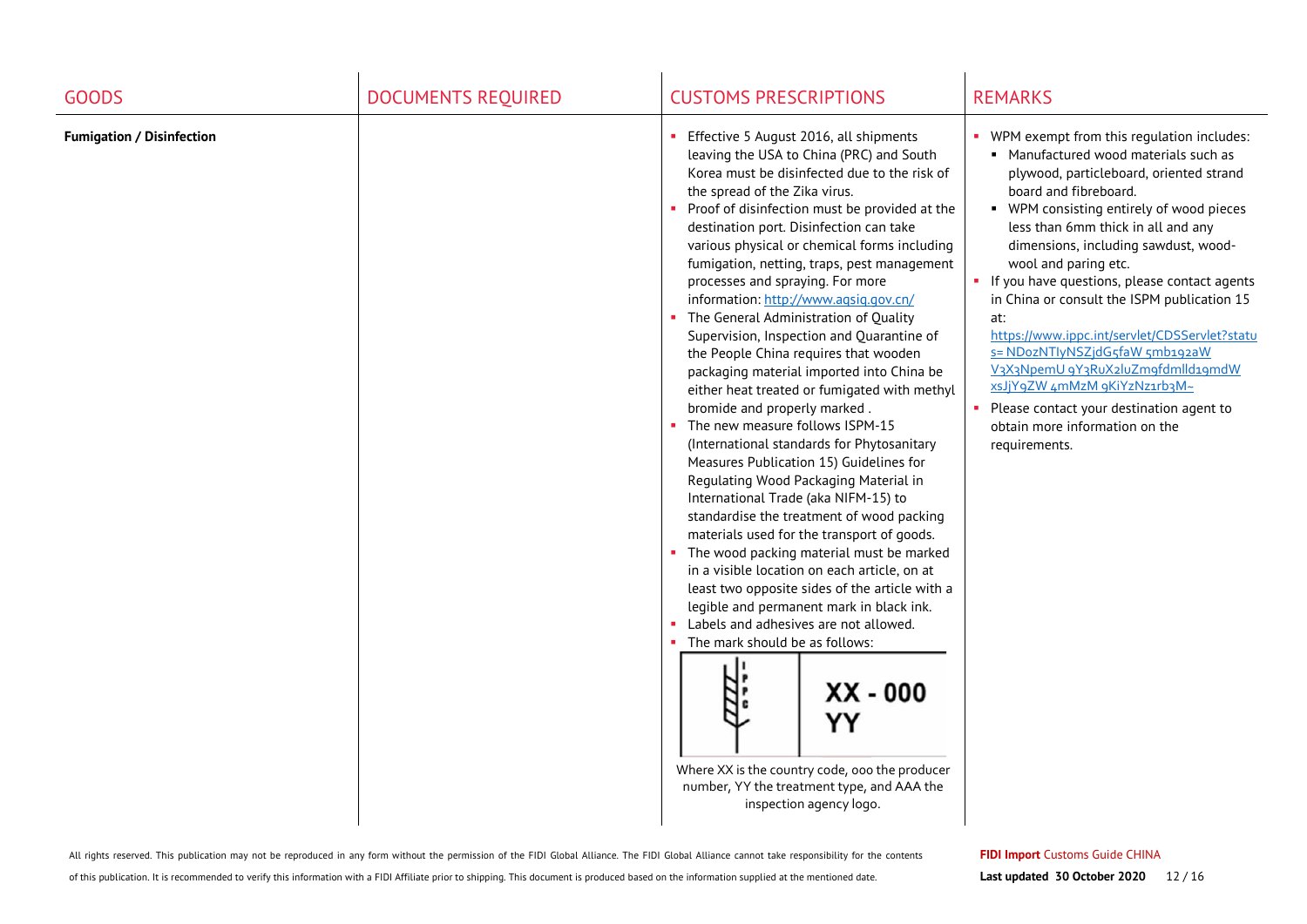| <b>GOODS</b>                               | <b>DOCUMENTS REQUIRED</b> | <b>CUSTOMS PRESCRIPTIONS</b>                                                                                                                                                                                                                                                                                                                                                                                                                                                                                                                                                                                                                                                                                                                                                                                                                                                                                                                                                                                                                                                                                                                                                                                                                                | <b>REMARKS</b>                                                                                                                                                                                                                                                                                                                                                                                                                                                                                                                                                                                                                                                                                                                                                                                                                                                                                                                                                                                                                                                                                                                                                                                                                                                                                    |
|--------------------------------------------|---------------------------|-------------------------------------------------------------------------------------------------------------------------------------------------------------------------------------------------------------------------------------------------------------------------------------------------------------------------------------------------------------------------------------------------------------------------------------------------------------------------------------------------------------------------------------------------------------------------------------------------------------------------------------------------------------------------------------------------------------------------------------------------------------------------------------------------------------------------------------------------------------------------------------------------------------------------------------------------------------------------------------------------------------------------------------------------------------------------------------------------------------------------------------------------------------------------------------------------------------------------------------------------------------|---------------------------------------------------------------------------------------------------------------------------------------------------------------------------------------------------------------------------------------------------------------------------------------------------------------------------------------------------------------------------------------------------------------------------------------------------------------------------------------------------------------------------------------------------------------------------------------------------------------------------------------------------------------------------------------------------------------------------------------------------------------------------------------------------------------------------------------------------------------------------------------------------------------------------------------------------------------------------------------------------------------------------------------------------------------------------------------------------------------------------------------------------------------------------------------------------------------------------------------------------------------------------------------------------|
| <b>Antiques</b>                            |                           |                                                                                                                                                                                                                                                                                                                                                                                                                                                                                                                                                                                                                                                                                                                                                                                                                                                                                                                                                                                                                                                                                                                                                                                                                                                             | Any customers wishing to import in to China<br>items of Chinese origin that could fall under<br>the new regulations, must register them<br>with the authorities prior to customs release.<br>Anyone not doing so may have great<br>×.<br>difficulty in later re-exporting these items<br>when they leave China.                                                                                                                                                                                                                                                                                                                                                                                                                                                                                                                                                                                                                                                                                                                                                                                                                                                                                                                                                                                   |
| Customs rules applicable for Shanghai only |                           | • All shipments entering China are subject to<br>customs duties.<br>• All shipments are inspected by x-ray (at<br>minimum) by both customs and quarantine.<br>• Shippers cannot hide any restricted items<br>as these are usually found and can lead<br>to complications, delays and extra costs.<br>• Customs clearance is quite lengthy and<br>usually takes 10-15 working days.<br>On arrival at Shanghai airport, upon first<br>entry or return to China, the shipper should<br>go through customs RED CHANNEL (located<br>after luggage carrousel) and declare their<br>unaccompanied luggage that will follow.<br>Customs will then counter-stamp the<br>"Declaration of Unaccompanied Luggage"<br>which is used to reduce part of the customs<br>duties owed on the shipment.<br>Packing lists need to be accurate and<br>complete as well as numbered sequentially.<br>• Groupage shipments are not allowed to be<br>imported.<br>Food is not recommended at all as<br>quarantine tends to be stricter and stricter.<br>All meat and meat by products as well as<br>grains and seeds are automatically<br>confiscated, as well as many products if<br>deemed inappropriate by quarantine<br>officials.<br>Non-diplomats cannot import vehicles into | • Foreign passport holders:<br>• Shippers need to possess a valid work<br>permit and a valid residence permit that<br>were issued for at least a FULL year in<br>order to import a sea- and most types of<br>air shipments. It is important when<br>applying for these permits to ensure they<br>be issued for at least a FULL year and,<br>wherever possible, we advise that<br>shippers apply for multi-year permits.<br>• Only four (4) bottles of alcohol are<br>permitted (two (2) are duty free and two<br>(2) are taxed) except for shipments come<br>from Hong Kong/Macau which allowed to<br>import (2) bottles. Shipper cannot import<br>more by paying more duties. A bottle is<br>defined as 75 CL maximum; hence a 1 L<br>bottle will be counted as two (2) bottles.<br>Starting 01 November, Shanghai has<br>joined a pilot programme for the<br>introduction of the "unified work permit".<br>This means that foreign staff previously<br>categorized as "experts" will now also be<br>issued work permits rather than expert<br>certificates. For customs purposes,<br>applicants should be issued permits valid<br>for a minimum of a FULL year. The<br>unified work permit will be issued in the<br>form of a RFID enabled card rather than<br>the previous passport-like form. |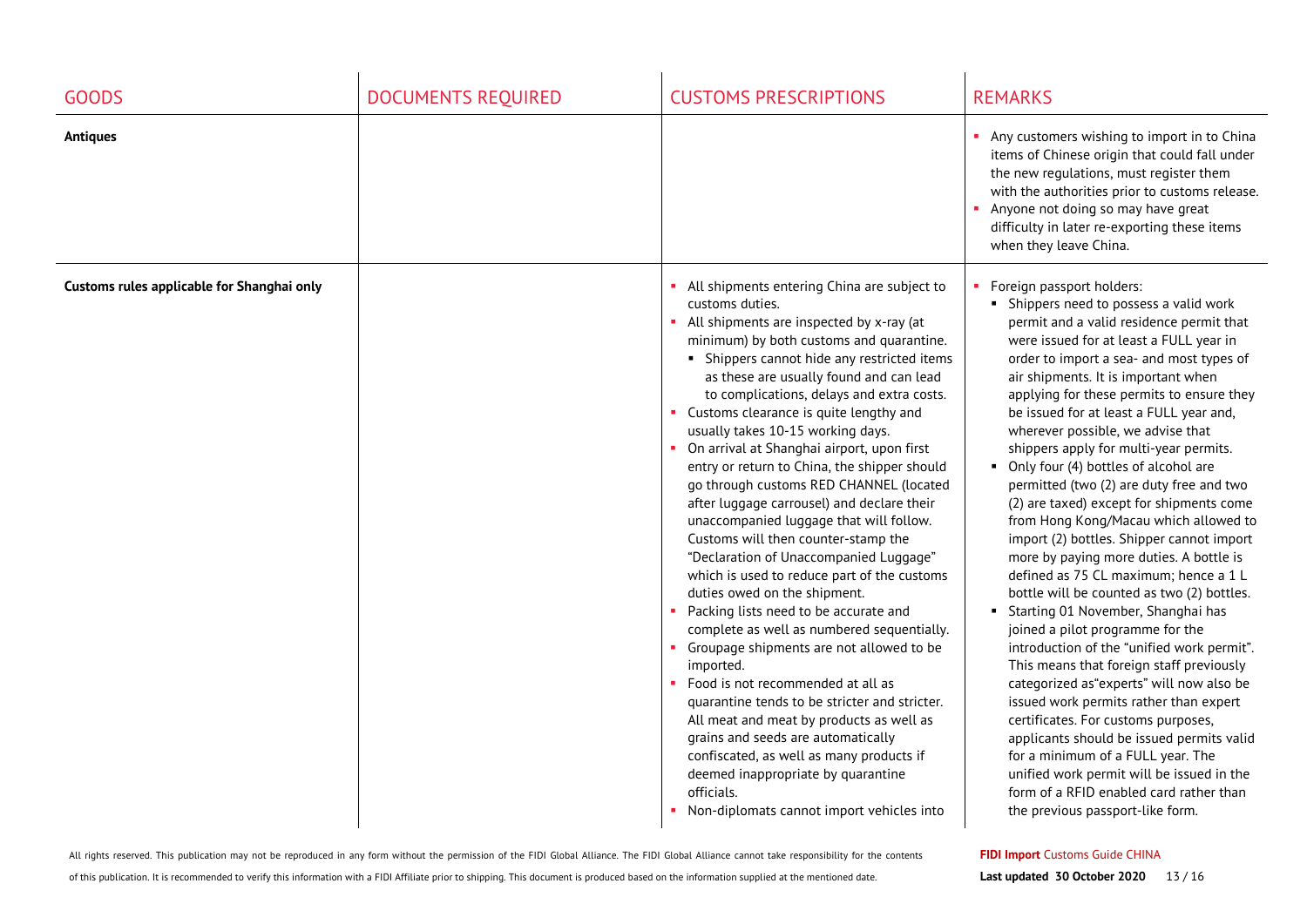| <b>GOODS</b> | <b>DOCUMENTS REQUIRED</b> | <b>CUSTOMS PRESCRIPTIONS</b>                                                                                                                                                                                                                                                                                                                                                                                                                                                                                                                                                                                                                                                                                                                                                                                                                                                                                                                                                                                                                  | <b>REMARKS</b>                                                                                                                                                                                                                                                                                                                                                                                                                                                                                                                                                                                                                                                                                                                                                                                                                                                                                                                                                                                                                                                                                                                                                                        |
|--------------|---------------------------|-----------------------------------------------------------------------------------------------------------------------------------------------------------------------------------------------------------------------------------------------------------------------------------------------------------------------------------------------------------------------------------------------------------------------------------------------------------------------------------------------------------------------------------------------------------------------------------------------------------------------------------------------------------------------------------------------------------------------------------------------------------------------------------------------------------------------------------------------------------------------------------------------------------------------------------------------------------------------------------------------------------------------------------------------|---------------------------------------------------------------------------------------------------------------------------------------------------------------------------------------------------------------------------------------------------------------------------------------------------------------------------------------------------------------------------------------------------------------------------------------------------------------------------------------------------------------------------------------------------------------------------------------------------------------------------------------------------------------------------------------------------------------------------------------------------------------------------------------------------------------------------------------------------------------------------------------------------------------------------------------------------------------------------------------------------------------------------------------------------------------------------------------------------------------------------------------------------------------------------------------|
|              |                           | China at present as import of second hand<br>vehicles is not permitted by law. Please note<br>that for customs, a new vehicle is considered<br>second hand if the title is in your name. It<br>may be possible for you to import a vehicle<br>on special order via a dealer but not<br>personally.<br>Air shipments and Less than Container Load<br>(LCL) shipments should not transit via any<br>other Chinese (air) port prior to their final<br>APOE. Otherwise, they will most likely be<br>sent back to their point of origin. This needs<br>to be taken under careful consideration<br>when booking a shipment as the forwarder<br>needs to understand this routing<br>requirement clearly and ensure it is<br>followed. It is not enough to check that the<br>airline has direct service to the final AOE but<br>one also needs to ensure that they<br>understand routing cannot be changed to<br>transshipment via another airport. Whilst<br>this is not an issue for commercial cargo,<br>this is not allowed for personal effects. | Chinese passport holders:<br>• Chinese passport holders need to have<br>resided outside China with no<br>interruption for at least one FULL<br>successive year prior to their import<br>application being granted.<br>Chinese customs are typically stricter<br>with Chinese shippers than foreign<br>shippers. They usually require more<br>documents and impose a higher rate of<br>duties.<br>• Customs will usually automatically grant<br>import permits for Chinese citizens<br>having resided outside China for a FULL<br>year, but any volume above that limit is<br>subject to case by case authorization and<br>at their discretion.<br>• Only two (2) bottles of alcohol are<br>permitted (one (1) is duty free and one (1)<br>taxed). Shippers cannot import more by<br>paying more duties. A bottle is defined as<br>75 CL maximum; hence a 1 L bottle will<br>be counted as two (2) bottles.<br>Diplomats:<br>×<br>• Diplomatic missions process import<br>permits with customs. This is the only<br>type of shipment where the permit<br>application cannot be done by a broker.<br>The processing with quarantine and<br>customs is still done by a broker, but it is |
|              |                           |                                                                                                                                                                                                                                                                                                                                                                                                                                                                                                                                                                                                                                                                                                                                                                                                                                                                                                                                                                                                                                               | important to note that the permit<br>application needs to be done by the<br>consulate for which the diplomat works.<br>As such, the consulate should be the<br>point of contact on what is acceptable or<br>not from a customs clearance point of                                                                                                                                                                                                                                                                                                                                                                                                                                                                                                                                                                                                                                                                                                                                                                                                                                                                                                                                     |

of this publication. It is recommended to verify this information with a FIDI Affiliate prior to shipping. This document is produced based on the information supplied at the mentioned date.

**FIDI Import** Customs Guide CHINA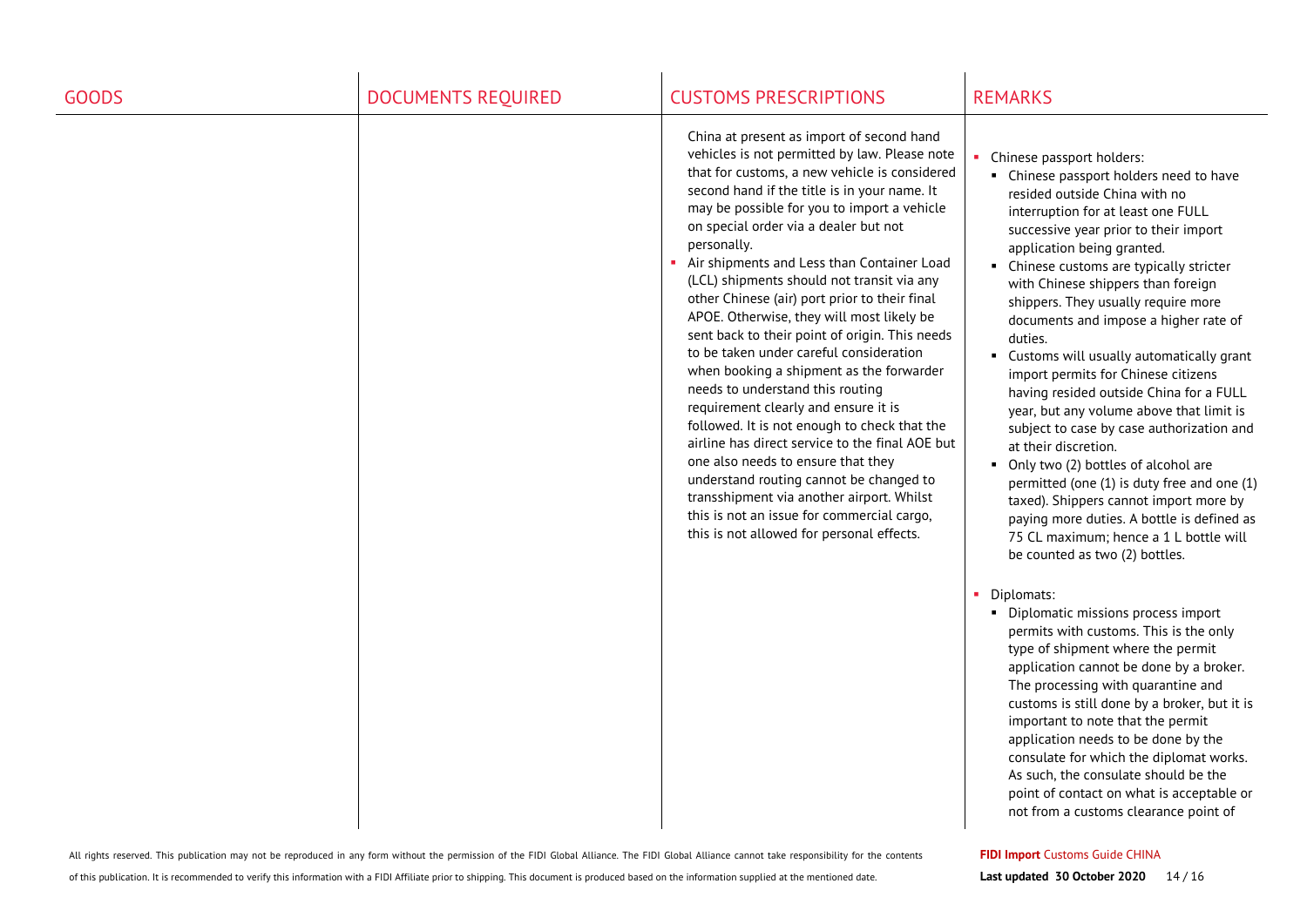| <b>GOODS</b> | DOCUMENTS REQUIRED | <b>CUSTOMS PRESCRIPTIONS</b> | <b>REMARKS</b>                                                                                                                                                                                                                                                                                                                                                                                              |
|--------------|--------------------|------------------------------|-------------------------------------------------------------------------------------------------------------------------------------------------------------------------------------------------------------------------------------------------------------------------------------------------------------------------------------------------------------------------------------------------------------|
|              |                    |                              | view.<br>Diplomats are currently restricted to<br>import one motor vehicle per person. This<br>includes motorbikes. Please note in<br>addition, that whilst motorbikes may be<br>cleared with the appropriate<br>documentation, it has been reported that<br>registration, even for diplomats, may not<br>currently be possible. We advise shippers<br>to ask their embassy for advice on these<br>matters. |